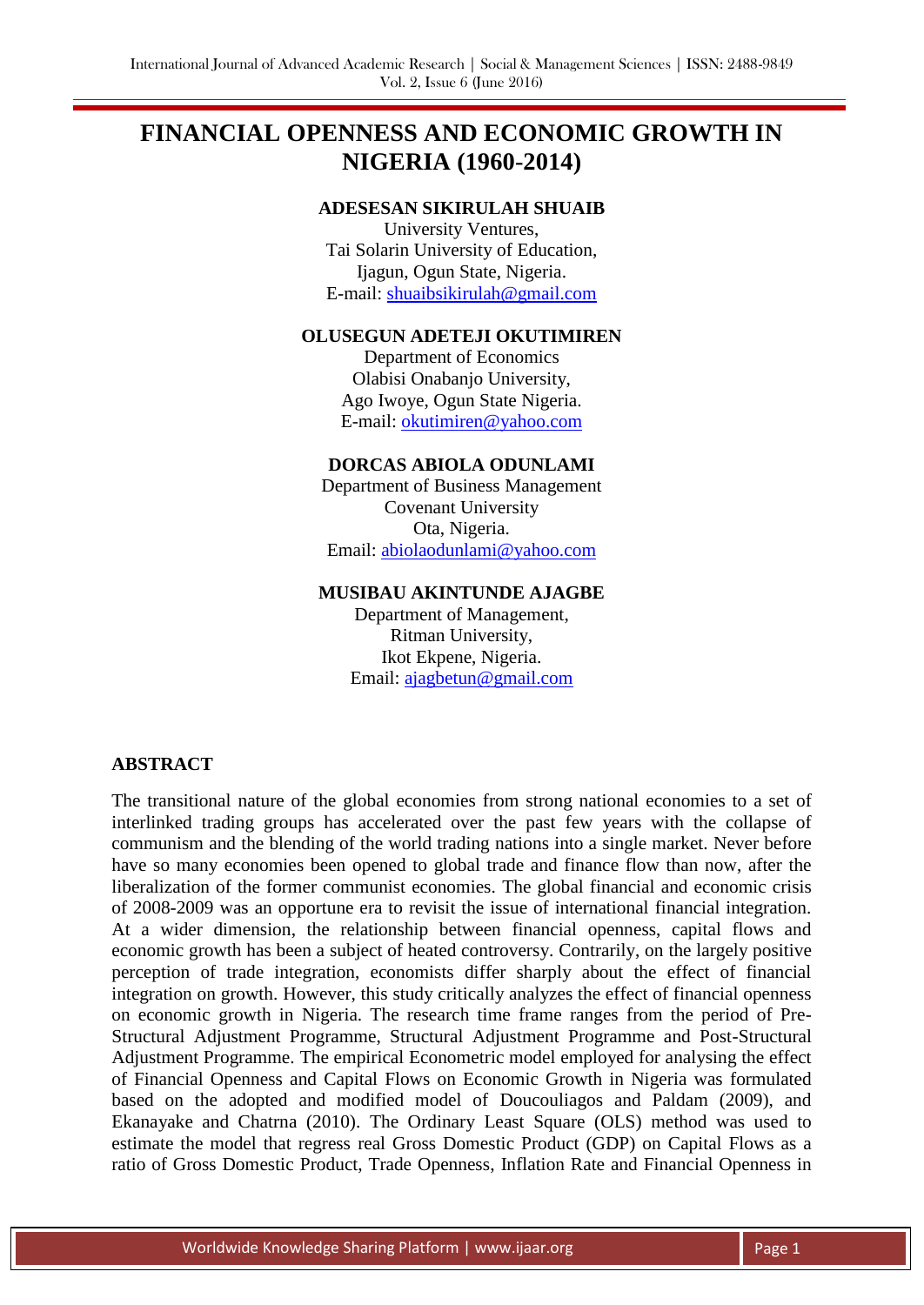Nigeria during the reviewed period. The results revealed that Trade Openness (TOPEN) and Inflation Rate (INF) is significant factors jointly influencing the growth rate of Nigeria economy. Amongst others, this study recommends that national monetary authority should effectively regulate and monitor the liquidity level in the financial sector via money in circulation and credit disbursed to the private sector in order to foster real sustainable growth.

**Keywords**: Capital Flow, Financial Liberalization, Economic Growth, Financial Openness, Foreign Direct Investment

#### **1.0 Introduction**

For several years now, the international economy has been in a state of transition from a group of strong national economies to a set of interconnected trading partners. The transition was opined by Ulsan (2012) to have accelerated over the past few years with the dismantling of communism and the integration of global trading nations into a single market. Sbia et al. (2014) stresses that among the most essential motivators of international growth into the twenty-first century is advanced economic integration and investment. However, the authors adds that in the past not much economies were opened to international trade and finance flow, after the liberalization of the former communist economies. Hsu et al. (2013) believes that the global financial and economic crisis of 2008-2009 was an advantaged period to revisit the issue of global financial integration. Omoke (2010) argues that the crisis instigates the possibility that integration among advanced economies went too far, bolstering the argument about the desirability of a laissez-faire approach towards financial integration. The researcher argues further that the heavy exposure of European financial institutions to assets connected with sub-prime United States mortgages substantially describes Europe's financial havoc and subsequent recession. This opinion was strengthened by the menace of huge and volatile capital flows is raising concerns in emerging markets about their adverse and destabilizing influence on financial stability and economic growth (Long et al., 2013; Dabor et al., 2015). Hence, the recovery of the emerging markets from the crisis and their stronger long-term growth potentials are the essential motivators of such capital flows. Prabirjit (2007) highlights that the episodes of financial and economic distress linked to capital flows e.g. Asian financial crisis of 1997-1998; and relative under-development of their financial mechanisms further heightened such concerns.

At a more diverse dimension, Sbia et al. (2014) argues that the interconnection among financial openness, capital flows and economic growth is the question of heated debate. Another opinion to the largely positive perception of trade integration, economists differ sharply about the effect of financial integration on growth. Hsu et al. (2013) posits that in principle, accessing savings from foreign sources could encourage investment and growth in destination economies, in addition, accessing a wider range of investment opportunities could add to more efficient investments and growth in the source countries. Practically, the international historical experience did not yield evidential results to bolster a positive linkage between financial integration and growth. In contrary, nations such as China have speedily grown not minding limited degree of financial integration (Ulsan, 2012; Heimann, 2003; Long et al., 2013). In addition, even on purely theoretical grounds, financial integration may entail negative growth and welfare effects. Financial integration in the presence of distortions and externalities can lead to sizable welfare costs in the worst case scenarios (Sbia et al., 2014; Hsu et al., 2013). For example, Nigeria suffered a severe foreign debt crisis which had a protracted impact on growth. However, by and large emerging markets maintained varying degrees of restrictions on their capital accounts until the early 1990s. Prabirjit (2007) states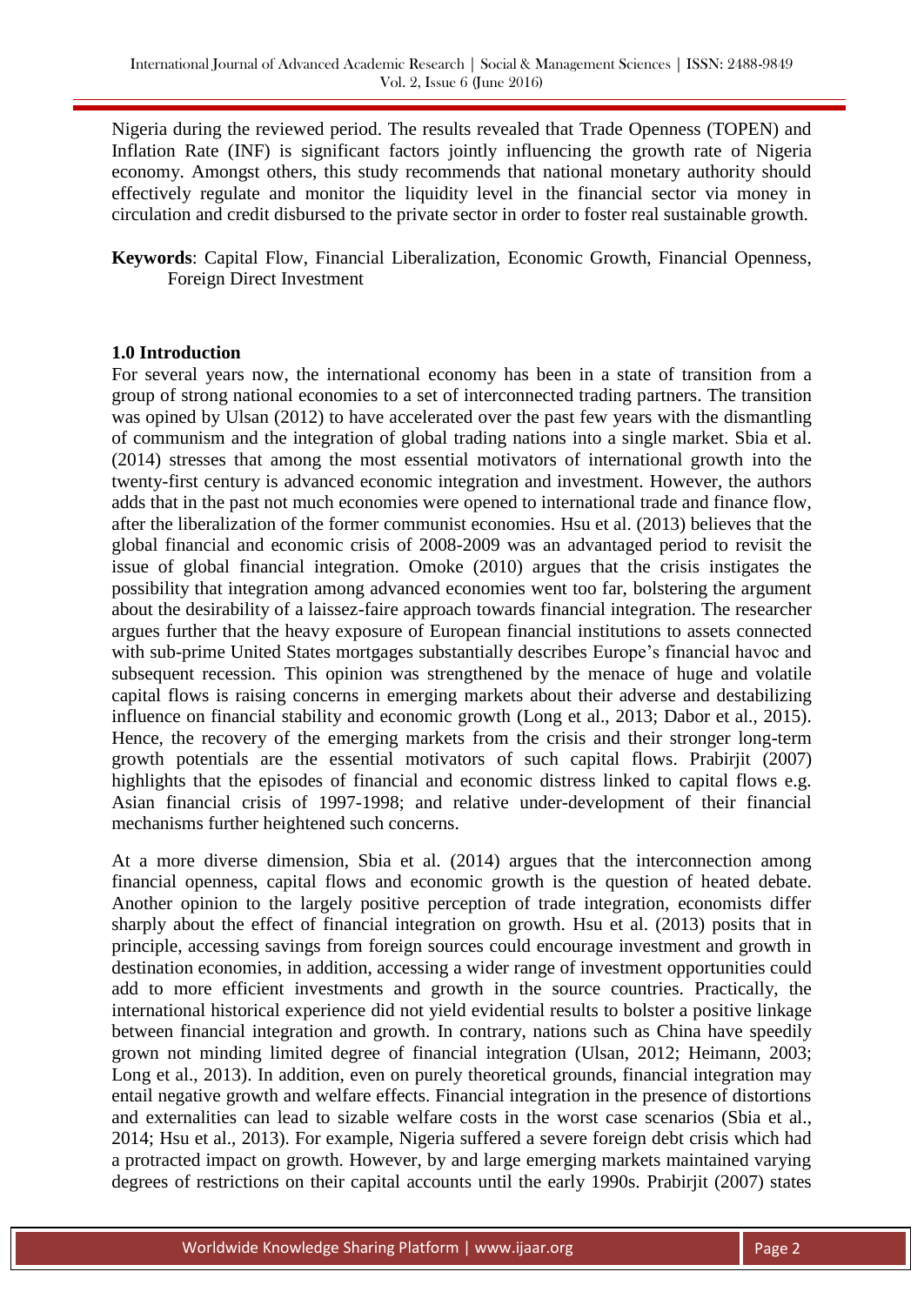that remarkable turnaround since that time has forced emerging markets to join the global trend towards financial integration, although at a more controlled pace than the headlong rush of advanced economies.

OECD (2010) reports that foreign investment shows how an economy financial investment made to acquire lasting interest in enterprises operating outside of the economy of the investor. The investor's purpose is to gain an effective voice in the management of the enterprise. Some degree of equity ownership is almost always considered to be associated with an effective voice in the management of an enterprise and a threshold of 10% equity ownership qualifies an investor as a foreign direct investor. According to Kornecki (2008), foreign investment measures the amount of foreign capital entering a country during a one year period. The foreign direct investment stock represents the total amount of productive capacity owned by foreigners in the host country (Adu et al., 2013; Tekin, 2012; Dabor et al., 2015). However, in recent times, as the privatization and reconstruction process nearly comes to an end, the main reason to pursue foreign direct investment (FDI) in major sectors of the economy is to enhance productivity, encourage employment, stimulate innovation and technology transfer (Ajagbe and Ismail, 2015), as well as enhance sustained economic growth as witnessed in most developing nations of the world like Nigeria. An important concern raised by economic watchers is that the dimension of FDI that does exist is usually skewed towards the extractive industries. Asiedu (2002) describes that this means the differential rate of the investment inflows into Sub-Saharan African countries like Nigeria has been adduced to be due to natural resources and the size of the domestic market. Nigeria as a country, given her natural resource base and large market size, qualifies to be a major recipient of foreign investment in Africa and indeed is one of the top three leading African countries that consistently received FDI in the past decade (Economy Watch, 2010). Hence, not minding the position of Nigeria as the third leading African economy in terms of FDI inflows, Asiedu (2003) concludes that the amount of FDI attracted into the country is a mediocre volume considering the resource base and potential need of the country. This study intends to critically investigate econometrically whether financial openness and capital flows accelerates economic growth in Nigeria since a decade after the country's independence and considering previous economic reforms. In order to realize the objectives of the study the paper is structured into five sections. Section one is the introduction, section two is an overview of financial openness and economic growth in Nigeria. The third section captures the research methodology. This is followed exclusively by data analysis and discussion of findings. The remaining section of the paper draws some implications that emerge from the discussion.

### **2.0 Literature Review**

# *2.1 Financial Openness*

The concept of financial liberalization and financial openness are interchangeably adopted in finance literature. Adam (2011) opines that financial openness and liberalization are regarded as among growth ingredients in developing countries. Tekin (2012) argues that financial liberalization that took place in developing countries in the late 1970s up to the early 1990s was part of government plans to allow domestic markets play essential roles in the economic development process. Ayanwale and Bamire (2007) provides a broader concept indicating that financial liberalization consists of the deregulation of the foreign capital account, domestic financial, and the stock market sector perceived separately from the domestic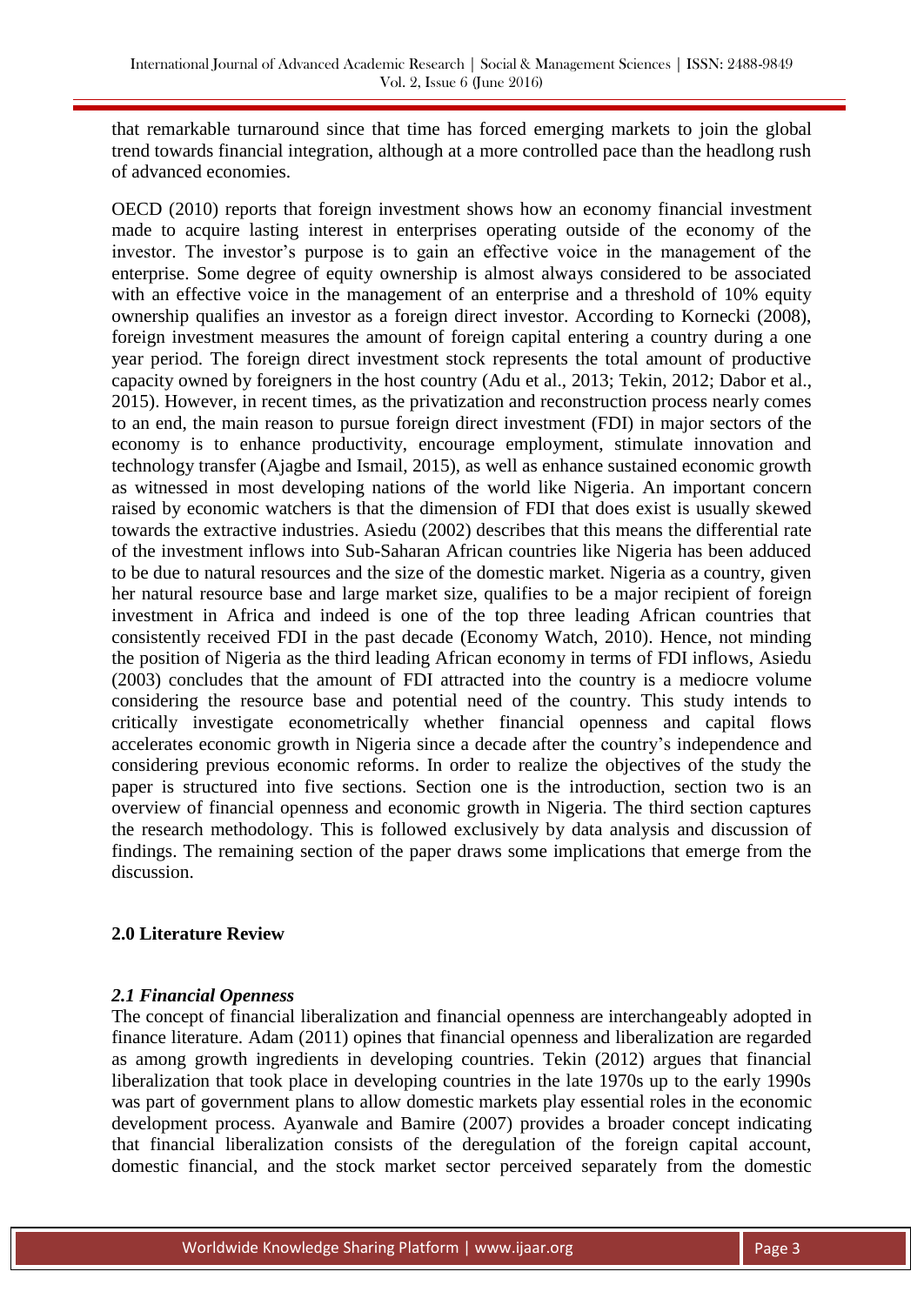financial sector. The researchers conclude that full financial liberalization occurs when at least two of the three sectors are fully liberalized and the third one is partially liberalized.

Bennett (2005) views financial liberalization as a group of operational reforms and policy agenda aimed to deregulate and transform a country's financial mechanism with the view to achieving a liberalized market-oriented system within an appropriate regulatory framework. Adu et al. (2013) adds that financial openness is a measure directed at dismantling regulatory control over the institutional structures, instruments and activities of agents in different segments of the financial sector. Sukar et al. (2007) contributes that such measures can be linked to internal or external regulations. Hence, it is obvious that financial liberalization emphasizes on eradicating controls that restrict financial operations and enabling market forces serve as the price mechanism for financial services.

### *2.2 Status of Financial Openness in Nigeria*

Adu et al. (2013) posits that liberalization and deregulation gained wide recognition only after 1986 when the global push has been building since the collapse of the Gold Standard in the early 1970's. Asiedu (2003) adds that the concept of universal banking was implemented more than two decades after the Banking Deregulation Act was proposed USA. Liberalization as a trade policy takes the centre stage in the country aimed at promoting deeper integration within the global economy. Adu et al. (2013) stresses that efforts at liberalizing the current accounts transactions that comprised trade in goods (visible) and trade in services (invisible), payments of factor incomes and international transfers, include the removal of controls through the promulgation of the Foreign Exchange Miscellaneous Act of 1995 and trade reforms. Between 2000 and 2006, the economy witnessed further liberalization with progressive reduction of the prohibition list, reduction in tariffs, and the acceptance of the Common External Tariff (CET) policy for the ECOWAS member nations (Sukar et al., 2007; Econterms, 2010).

In March 2006, the CBN further liberalized the foreign exchange market as well as give full effect to the documentation policy (Going Global, 2010). Authorized dealers are now allowed to approve all account transactions covered in the foreign exchange manual without reference to the CBN (Asiedu, 2003; Ayanwale, 2007; Adu et al., 2013). The current status of capital account liberalization in Nigeria has followed a systematic reduction of restrictions on capital flows into the economy including the following measures; foreign investors are allowed to invest in government bonds and securities of not less than one year maturity, subject to the issuance of a certificate of capital importation (CCI) by the processing bank. They are also allowed to invest directly in equity as well as in the capital market through a broker but they are to obtain a CCI as evidence of such investment. Foreign investors are allowed to extend loans to private entities without restrictions. Nigerian residents are allowed to invest in foreign currency denominated securities, subject to the repatriation of proceeds from such investment. Finally, holders of ordinary and exports proceeds domiciliary accounts are guaranteed unrestricted access to the use of their funds.

# *2.3 Benefits of Financial Openness*

Tekin (2012) mentions three widely accepted interrelated benefits of financial openness such as more opportunities for risk sharing and risk diversification, better allocation of capital among investment opportunities, and potential for higher growth. Doucouliagos and Paldam (2009) describes that financial openness or integration should offer additional opportunities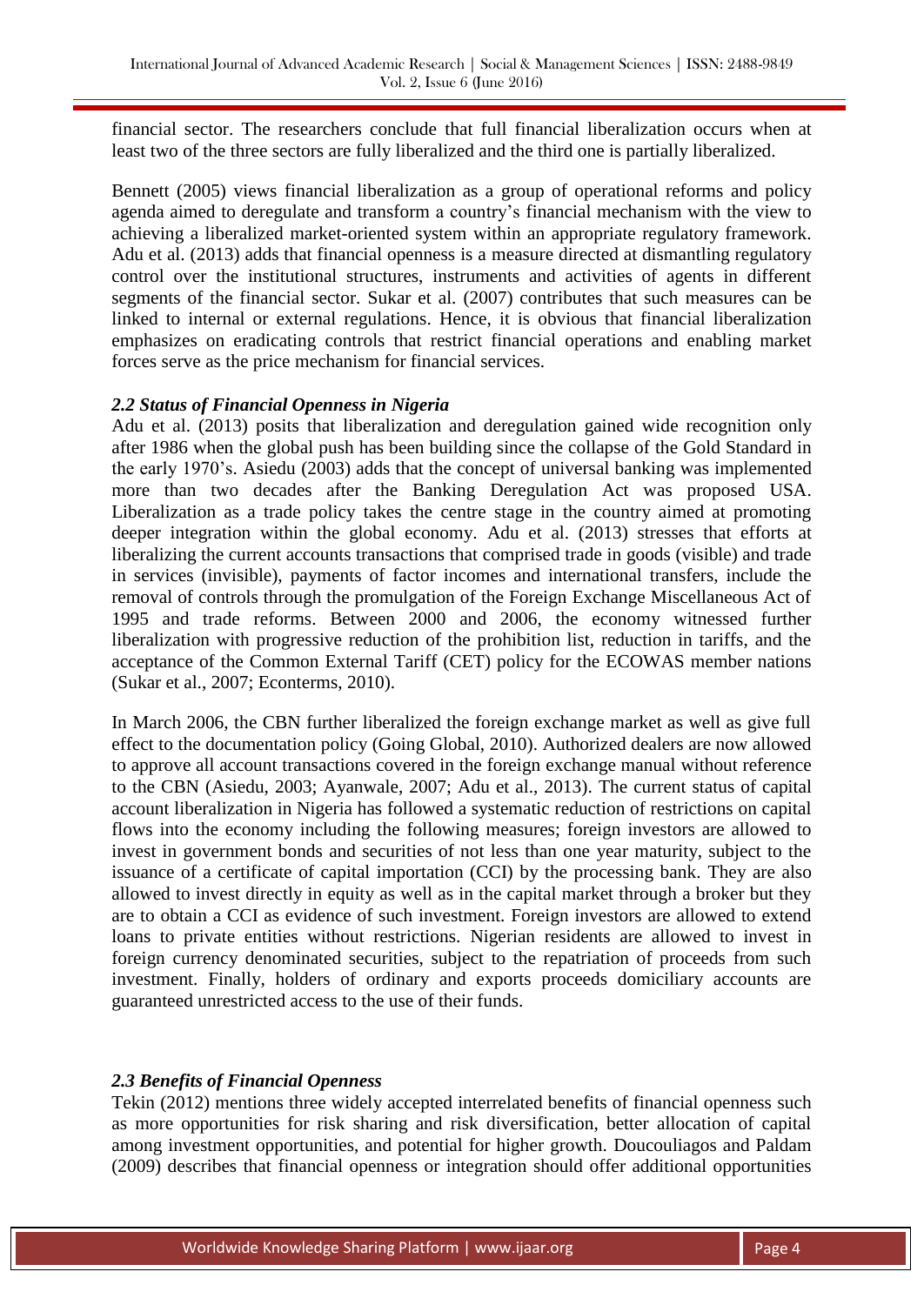to share risk and to smooth consumption inter-temporally. This is an important element of financial integration. Ayanwale (2007) provides empirical evidence that sharing risk across regions enhances specialization in production, thereby resulting in well-known benefits. The author adds that increase in the set of financial instruments and in the cross-ownership of assets resulting from financial integration should offer additional possibilities to diversify portfolios and share idiosyncratic risk across regions. Georgios (2003) refers to the theoretical models of risk-sharing when agents in an area fully share risk, the consumption of agents in one region co-moves with that of agents located in other regions of that area, while consumption does not co-move with region-specific shocks. In addition, financial market integration promotes risk sharing benefits through asset markets and this may create economic incentives for countries to join a currency union and give up control of their monetary policy.

Opinions from extant literature thinks that greater financial integration should allow a better allocation of capital policy (Adu et al., 2013; Tekin, 2012). The overall eradication of barriers to trading, clearing and settlement platforms will enable firms to select the most efficient trading, clearing and/or settlement mechanism. Moreover, investors will be permitted to invest their funds wherever they believe these funds will be allocated to the most productive uses. Biwott et al. (2013) concludes that efficient flows of capital across borders within the region have the capacity to mitigate the effects of any asymmetric macroeconomic shocks. Another implication of greater financial integration, which is partially linked to the issue of capital allocation described above, is additional economic growth. One channel through which financial integration acts upon economic growth is greater financial development. Financial integration should increase flows of funds for investment opportunities in some regions. This should be the case whenever financial integration facilitates the access to investment opportunities in these regions, provided they are more productive relative to foreign ones. With additional funds flowing in, further financial development of these regions appears plausible (Reinhart and Rogoff, 2003).

### *2.4 Barriers to Financial Openness*

Theoretical perspective indicates that financial integration might not be enough to generate the most efficient economic outcome, unless it results in financial markets in which one can perfectly hedge risks (Ogunmuyiwa and Ekone, 2010; Omoke, 2010). Risk agents can attain full risk sharing and perfect consumption smoothing when financial markets are complete. Graham and Barry (2009) posits that extending the set of financial tools when markets are incomplete is assured to be useful only if the new tools result to adequate hedging opportunities to complete the markets. Or else, it is possible that all agents might actually be worse off because returns on assets in various states rely on prices at the state level. Dabor et al. (2015) argues that bringing in a set of new security can alter the balance prices of the existing securities in a manner that the new returns offer lesser rather than more risk sharing prospects. However, from the view of a risk-averse agent who seeks to share risk, allowing new financial tools when markets are incomplete could be hazardous.

MarcBowles (2009) opines that financial integration might hurt some. Though in an intersecting generation model, the author reveals that banks alone do a better job of sharing risk inter-temporally than do financial markets. Additionally, when a financial structure adds both banks and financial markets, the latter constrain the former since agents can always opt out of the banking engagements to enter financial markets. In such situations, a mixed financial mechanism do not perform better than a financial market alone. Considering this, when a few regions with structurally varying financial structures open up to financial trades,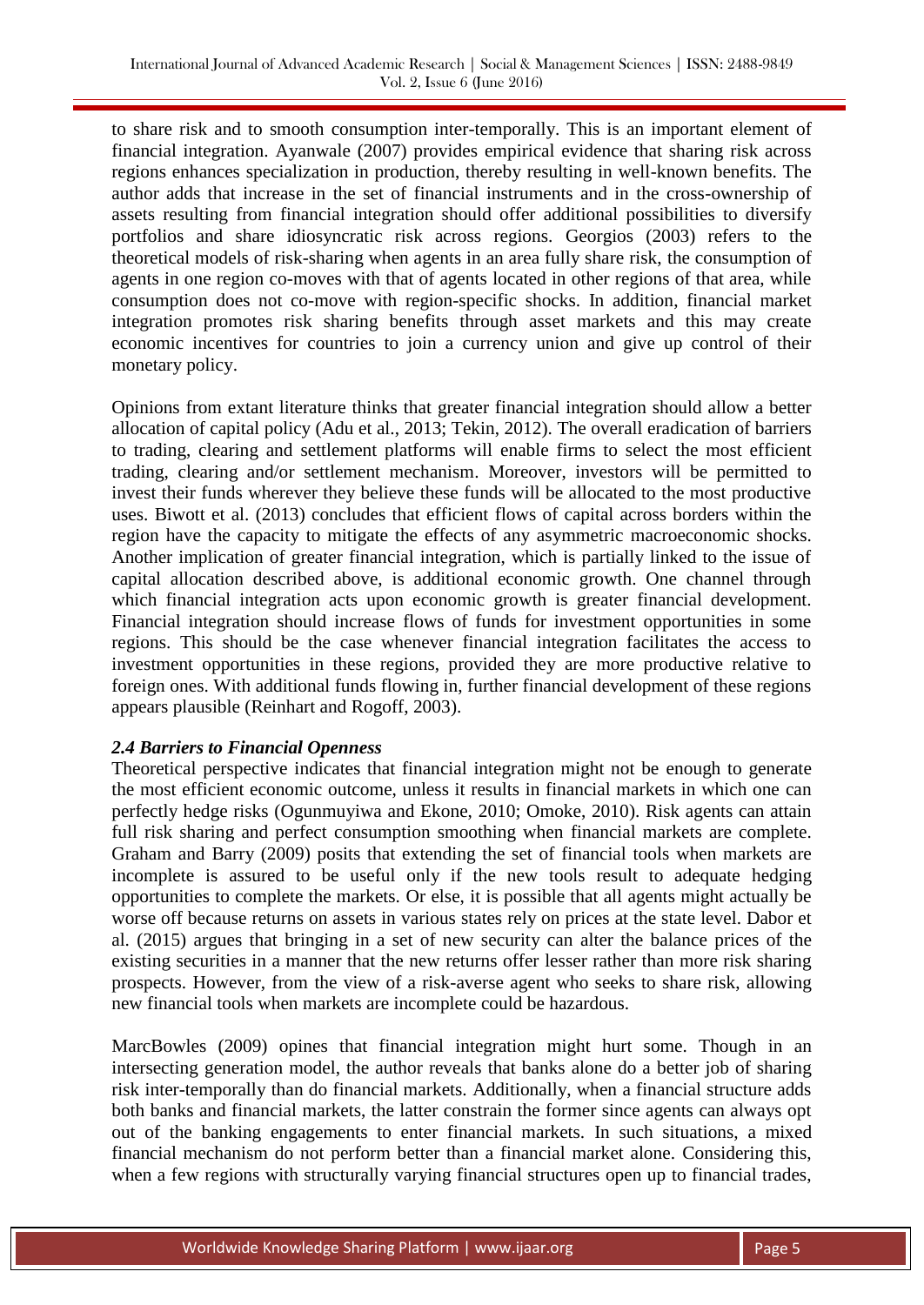it is not clear that all regions will benefit. However, in theory, Bennett (2005), opines that if financial markets are not integrated, entailing differential investment and consumption opportunity sets across countries, investment barriers will affect investors' portfolio choices and companies' financing decisions. In addition, if purchasing power parity does not hold, exchange rates affect the cost of consumption across countries, and, thus, exchange rate risk influences the price of assets to investors abroad. Biwott et al. (2013) argues that foreign asset pricing frameworks recognize these impacts by including exchange rate risk as priced factors and can, thus, be adopted to empirically evaluate the issue of financial market integration.

### *2.5 Openness, Financial Development and Economic Growth*

Heimann (2003) stresses that the connection between openness to world trade and economic development has remained a source of strong argument among development economists. Several research have proposed that outward orientation and openness improve growth performance through its positive effects on capital flows, foreign direct and portfolio investments, and development of domestic financial markets (Asiedu, 2002; Heimann, 2003; Manni and Afzal, 2012). It is argued that foreign investments encourage competitiveness, efficiency in resource allocation, economies of scale, and technological knowledge or transfers. Feeny and McGillivray (2008) observes that greater openness and more trade flows have enabled the developing countries to benefit from research and development (R & D) in advanced economies. They link the increasing spillover from research and development to more trade flows between industrial and developing countries.

Openness and the associated free flow of capital promote industrial growth and development. Openness fosters open competition that drives innovation, greater resource allocation, efficiency, and technological advancement. Sbia et al. (2014) have attributed the rapid growth of some developing countries, such as South Korea and Taiwan, to increased openness. Also recent models in wage inequality suggest that greater openness to trade has enabled some developing countries to narrow the wage differentials within these countries and between them as a group and the more advanced countries. Hsu et al. (2013) argues that openness boosts the relative demand for unskilled workers and reduces the gap in wages between unskilled and skilled workers. However, intense import competition is said to have adverse effects on profitability of the firms and it is feared that this may also lead to unemployment in the liberalizing country (Ayanwale and Bamire, 2007). Also, the prospects of capital flight have been a major argument against liberalization and openness. The Mexican experience was a case of serious outflow of funds that precipitated a number of problems. However, it is argued that such unsuccessful trade liberalization is the failure of the government to create a credible trade liberalization policy (Ogunmuyiwa and Ekone, 2010; Omoke, 2010).

The relationship between financial and economic development is a subject that has also generated strong discussion. Omoke (2010) mentions that majority of theoretical expositions suggest that a well-functioning stock market can significantly influence industrial growth rate. But there are disagreements as to the direction of the effect on growth. While some development economists argue that financial development has little or no effect on growth, others foresee a strongly positive link between economic and financial development (Heimann, 2003; Manni and Afzal, 2012). However, there is little conflict that a properly functioning stock market guarantees liquidity, risk diversification, data acquisition about firms, corporate control, and savings mobilization. Really, alterations in these variables will change the degree of industrial development. For these reasons, the thinking of writers that suggest a positive association between financial sector performance and economic growth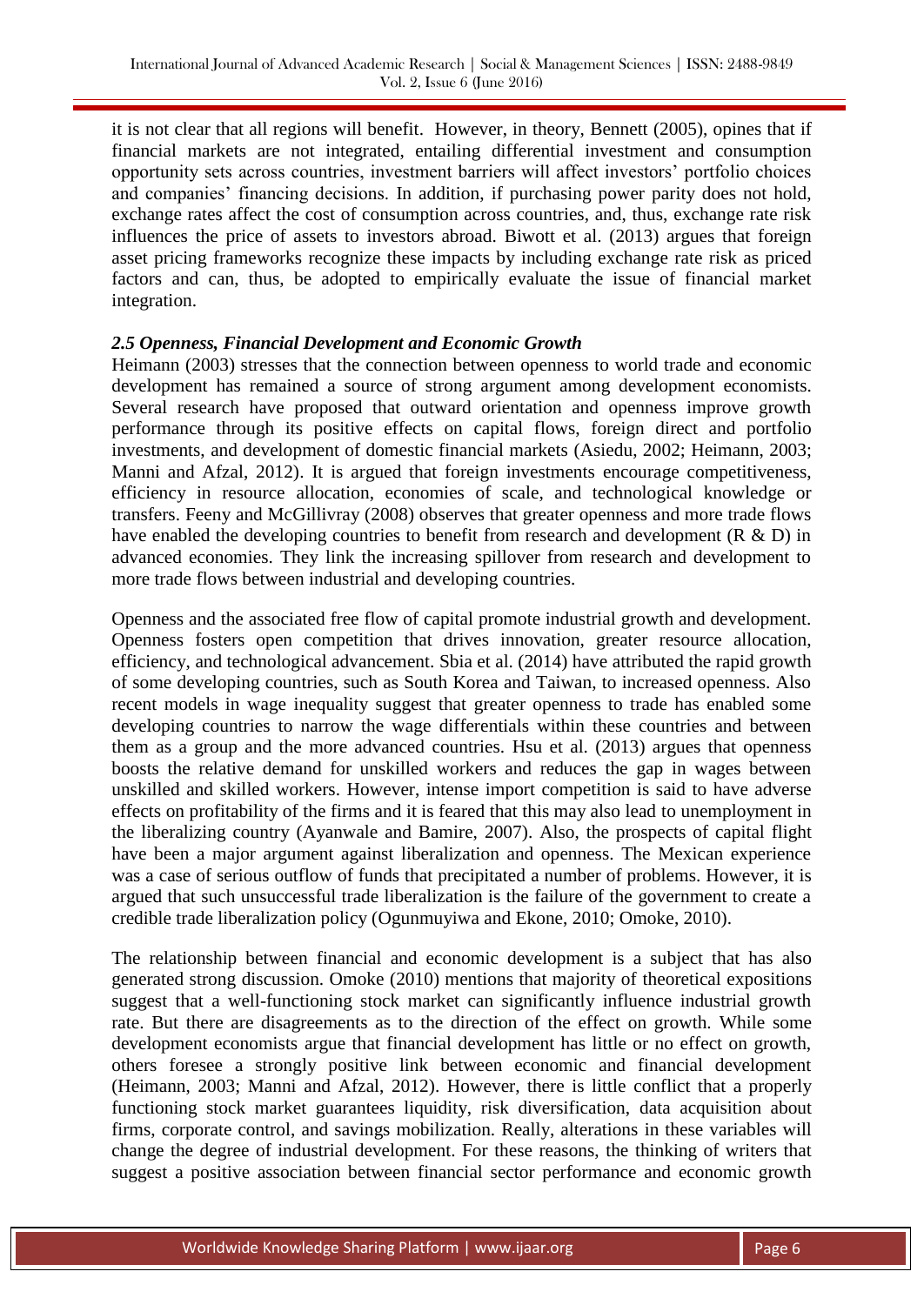seems more appealing. Hence, financial growth engenders higher economic growth through the mobilization of savings.

Prabirjit (2007) show how a properly structured financial sector can boost economic development by pooling savings. Particularly, properly functioning stock market offers funds for long-term risky, but high-return, industrial projects seldom funded by other financial markets. This is as a result that the stock market can pool together long-term capital required for such projects. Hence, pooling of resources provide diversification, protects savers from idiosyncratic risk, and enables the stock market to finance lumpy and risky, though profitable, long-term industrial projects (Dabor et al., 2015). Also, a well-developed stock market promotes efficient distribution of the pooled savings. Ulsan (2012) highlight the role of financial sector in distributing capital towards more beneficial deals, or better investment prospects. Through efficient distribution of resources to beneficial long-term investments, the stock market increases productivity in the real sector. The third role of a well-functioning stock market, or financial system as a whole, is its ability to guarantee adequate liquidity. That is, investment in long-term, high-return deals will be almost impossible without a liquid stock market. Tekin (2012) reveals that a highly liquid stock market makes it possible for portfolio investors to acquire financial assets, and this enables industrial firms to have access to long-term funds. The investors are encouraged to invest in these assets because they have access to their savings throughout the investment period. Thus, a liquid stock market enhances investment in profitable projects with prospects for long-term growth (Ogunmuyiwa and Ekone, 2010; Omoke, 2010).

### **3.0 Research Methodology**

### *Model Specification*

In a bid to econometrically foster the dynamic relationship among financial openness, capital flows and economic growth, the first lag of economic growth is incorporated in this formulation. Therefore, the dynamic econometric model for this study is expressed based on the lead of empirical studies by Sanusi et al. (2012) growth model. The econometrics equation is expressed thus:

$$
RGDP_t = \beta_0 + \beta_1 CAPFLOW_t + \beta_2 FOPEN + \beta_3 TOPEN_t + \beta_4 INF_t + u_t
$$
 (1)

Where:

RGDP: Real Gross Domestic Product CAPFLOW: Capital Flows FOPEN: Financial Openness Proxy as the ratio of FDI to GDP TOPEN: Trade Openness Proxy as the ratio of total trade to GDP INF: Inflation Rate T: Time  $\beta_0$ : is intercept or constant;  $\beta_{1-4}$ : is parameters of the explanatory variables; and

u : is error term.

The expected signs of the co-efficient are expressed as follows:  $\beta_1$  > 0;  $\beta_2$  > 0;  $\beta_3$  > 0; and  $\beta_4$  < 0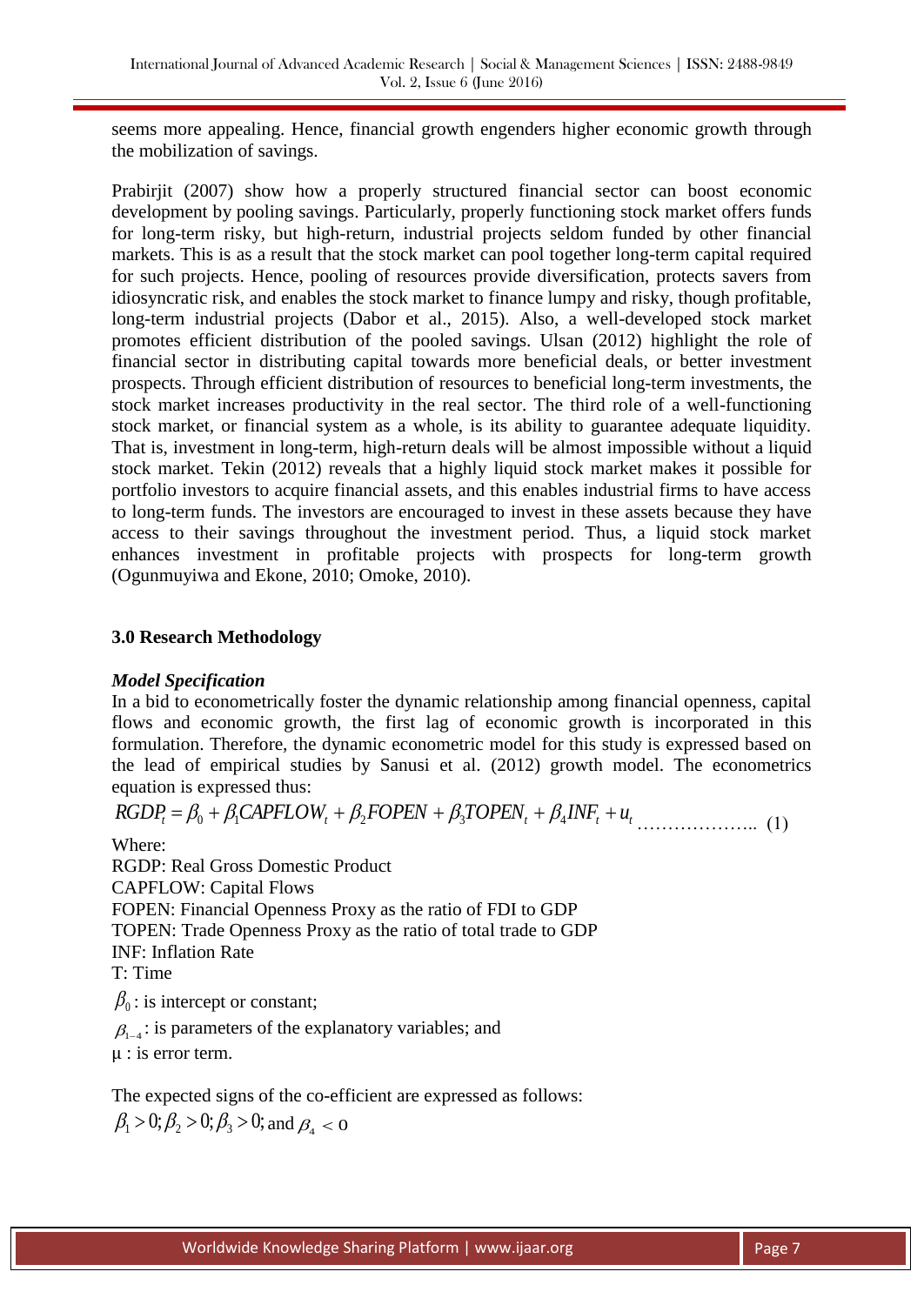# **4.0 Presentation of Data and Discussion of Findings**

|      | <b>TOPEN</b> | <b>FOPEN</b> | racio 1. Daia on 1 manerar Openness and Economic Growar in Fugeria<br><b>CAPFLOW</b> |            | <b>RGDP</b> |
|------|--------------|--------------|--------------------------------------------------------------------------------------|------------|-------------|
| Year | (% )         | (% )         | (N'Million)                                                                          | INF $(\%)$ | (N'Million) |
| 1960 | 34.54        | 1.70         | 129.2                                                                                | 0.43       | 2,489.00    |
| 1961 | 33.55        | 2.12         | 127.4                                                                                | 0.54       | 2,501.20    |
| 1962 | 28.62        | 1.67         | 127.6                                                                                | 0.67       | 2,597.60    |
| 1963 | 28.81        | 2.75         | 170.2                                                                                | 0.53       | 2,825.60    |
| 1964 | 32.36        | 4.35         | 193.8                                                                                | 0.29       | 2,947.60    |
| 1965 | 34.95        | 3.55         | 169.8                                                                                | 0.88       | 3,146.80    |
| 1966 | 32.03        | 3.26         | 162.4                                                                                | 2.49       | 3,044.80    |
| 1967 | 33.67        | 2.87         | 190.2                                                                                | 2.02       | 2,527.30    |
| 1968 | 30.40        | 3.49         | 154.0                                                                                | 2.44       | 2,543.80    |
| 1969 | 31.93        | 2.82         | 65.4                                                                                 | 1.79       | 3,225.50    |
| 1970 | 31.09        | 2.44         | 49.2                                                                                 | 1.75       | 4,219.00    |
| 1971 | 35.67        | 2.15         | 293.4                                                                                | 1.65       | 4,715.50    |
| 1972 | 33.73        | 4.14         | 269.2                                                                                | 9.41       | 4,892.80    |
| 1973 | 40.59        | 2.16         | 144.8                                                                                | 4.61       | 5,310.00    |
| 1974 | 40.02        | 0.96         | (5.9)                                                                                | 13.53      | 15,919.70   |
| 1975 | 40.26        | 1.18         | 141.1                                                                                | 33.93      | 27,172.02   |
| 1976 | 44.64        | 0.80         | (50.6)                                                                               | 21.1       | 29,146.51   |
| 1977 | 46.71        | 0.78         | 150.4                                                                                | 21.48      | 31,520.34   |
| 1978 | 41.33        | 0.39         | 1,111.9                                                                              | 13.3       | 29,212.35   |
| 1979 | 43.62        | 0.44         | 813.2                                                                                | 11.65      | 29,947.99   |
| 1980 | 46.91        | $-0.81$      | 97.4                                                                                 | 10         | 31,546.76   |
| 1981 | 50.11        | 0.70         | 929.5                                                                                | 21.42      | 205,222.06  |
| 1982 | 38.67        | 0.59         | 3,470.9                                                                              | 7.18       | 199,685.25  |
| 1983 | 30.89        | 0.50         | 2,735.7                                                                              | 23.22      | 185,598.14  |
| 1984 | 27.28        | 0.60         | 171.9                                                                                | 40.71      | 183,562.95  |
| 1985 | 27.66        | 0.64         | (2,555.0)                                                                            | 4.67       | 201,036.27  |
| 1986 | 21.55        | 1.06         | (1,900.9)                                                                            | 5.39       | 205,971.44  |
| 1987 | 45.83        | 2.33         | (16,743.3)                                                                           | 10.18      | 204,806.54  |
| 1988 | 37.85        | 1.24         | (18, 447.3)                                                                          | 56.04      | 219,875.63  |
| 1989 | 40.97        | 6.40         | (30, 221.9)                                                                          | 50.47      | 236,729.58  |
| 1990 | 58.16        | 1.75         | (49, 245.3)                                                                          | 7.5        | 267,549.99  |
| 1991 | 67.61        | 2.22         | (27, 482.9)                                                                          | 12.7       | 265,379.14  |
| 1992 | 65.48        | 2.72         | (138, 755.6)                                                                         | 44.81      | 271,365.52  |
| 1993 | 56.21        | 4.34         | (19,740.9)                                                                           | 57.17      | 274,833.29  |
| 1994 | 40.99        | 2.47         | 11,252.8                                                                             | 57.03      | 275,450.56  |
| 1995 | 88.24        | 3.93         | (3,254.0)                                                                            | 72.81      | 281,407.40  |
| 1996 | 69.27        | 4.12         | (423, 462.7)                                                                         | 29.29      | 293,745.38  |
| 1997 | 74.50        | 3.94         | (261, 207.8)                                                                         | 10.67      | 302,022.48  |
| 1998 | 58.68        | 2.98         | 116,718.8                                                                            | 7.86       | 310,890.05  |
| 1999 | 64.23        | 2.91         | (366, 820.7)                                                                         | 6.62       | 312,183.48  |

Table 1: Data on Financial Openness and Economic Growth in Nigeria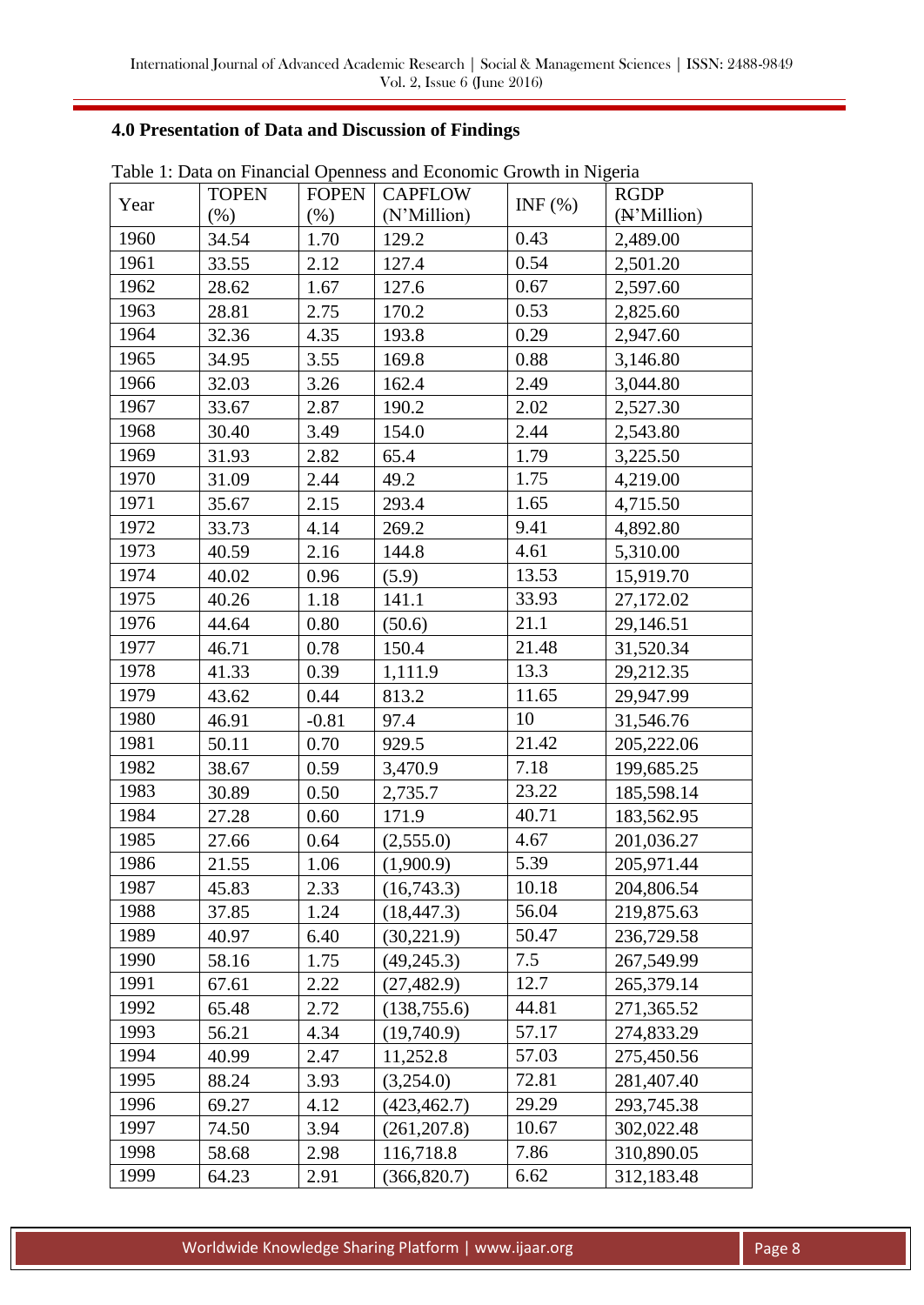| 2000 | 63.96 | 2.53 | (390, 356.3)  | 6.94  | 329,178.74 |
|------|-------|------|---------------|-------|------------|
| 2001 | 68.28 | 2.80 | (211, 211.3)  | 18.87 | 356,994.26 |
| 2002 | 47.12 | 3.26 | (437, 210.9)  | 12.89 | 433,203.51 |
| 2003 | 60.89 | 3.04 | (855, 899.2)  | 14.03 | 477,532.98 |
| 2004 | 57.75 | 2.18 | (914, 214.1)  | 15.01 | 527,576.04 |
| 2005 | 68.95 | 4.48 | $-2496880.15$ | 17.85 | 561,931.39 |
| 2006 | 56.20 | 3.14 | $-2491546.58$ | 8.4   | 595,821.61 |
| 2007 | 59.16 | 3.15 | $-1666525.44$ | 5.4   | 634,251.14 |
| 2008 | 63.19 | 3.49 | -992280.303   | 11.5  | 672,202.55 |
| 2009 | 54.52 | 4.22 | 1862597.808   | 12.6  | 718,977.33 |
| 2010 | 56.37 | 2.26 | 305561.3077   | 13.8  | 776,332.21 |
| 2011 | 65.19 | 3.29 | $-831406.393$ | 10.9  | 834,161.83 |
| 2012 | 59.47 | 2.15 | -1949198.42   | 12.2  | 888,893.00 |
| 2013 | 65.89 | 2.38 | -2159711.85   | 8.5   | 950,114.03 |

Source: CBN Statistical Bulletin (2014) World Bank Development Indicators (2014)

| Table 2: Estimated Regression Results |  |
|---------------------------------------|--|
|---------------------------------------|--|

| Variable                  |                        | Coefficien Std. Error t-Statistic |                       | Prob.    |
|---------------------------|------------------------|-----------------------------------|-----------------------|----------|
|                           |                        |                                   |                       |          |
| $\mathcal{C}$             | 3.462185 0.998498      |                                   | 3.467392              | 0.0017   |
| CAPFLOW/GDP               | 2.088563               | 4.582691                          | 0.455750              | 0.6520   |
| <b>FOPEN</b>              | $-0.133444$ $0.149506$ |                                   | $-0.892566$           | 0.3794   |
| <b>TOPEN</b>              | 0.152953               | 0.020166                          | 7.584689              | 0.0000   |
| <b>INF</b>                | 0.068498               | 0.015749                          | 4.349436              | 0.0002   |
| R-squared                 | 0.828100               |                                   | Mean dependent var    | 10.58791 |
| <b>Adjusted R-squared</b> | 0.804390               |                                   | S.D. dependent var    | 2.359238 |
| S.E. of regression        | 1.043439               |                                   | Akaike info criterion | 3.057974 |
| Sum squared resid         | 31.57419               |                                   | Schwarz criterion     | 3.282439 |
| Log likelihood            | $-46.98556$            | F-statistic                       |                       | 34.92578 |
| Durbin-Watson stat        | 0.827345               | Prob (F-statistic)                |                       | 0.000000 |

### a) Dependent Variable: LOG (RGDP)

The estimated result for the multiple parameters regression specified to capture the effect of financial openness and capital flows on economic growth in Nigeria between 1960 and 2014 presented in Table 2 reveals the effect of incorporated factors for the econometric analysis of the study. Table 2 reports that changes in capital flows as a ratio of GDP (CAPFLOW\_GDP), trade openness (TOPEN) and inflation rate (INF) exert positive influence on changes in real gross domestic product (RGDP). This changes is as a proxy of economic growth in Nigeria within a decade post-independence until 2014 fiscal year. In addition, these effects conforms with the theoretical expectation excluding the effect of inflation rate. This implies that for a percentage change increase in capital flows as a ratio of GDP (CAPFLOW\_GDP), trade openness (TOPEN) and inflation rate (INF), the Nigerian economy will grow by 2.1%, 0.15%, and 0.1% respectively.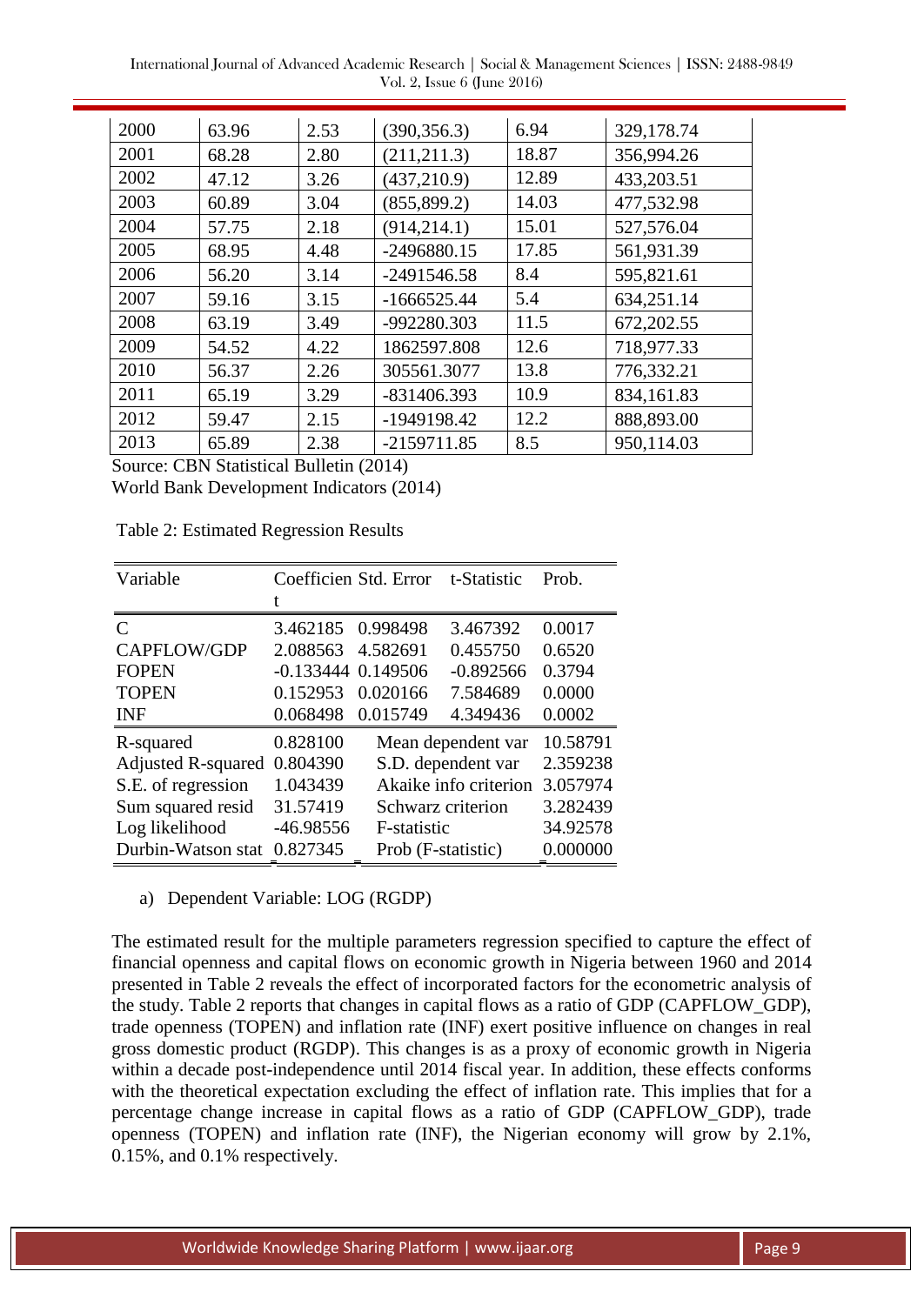Table 2 also reports that financial openness (FOPEN) exerts negative effects on economic growth in Nigeria during the review periods and this does not conform with the apriori expectation based on sign. However, in terms of magnitude of effect, a percentage change in financial openness (FOPEN) deteriorates Nigeria's economic growth by 0.13%. In assessing the partial significance of the estimated parameters for the incorporated macroeconomic indicators, the t-statistics results are presented in Table 2. The result shows that the estimated parameters for trade openness (TOPEN) and inflation rate (INF) were found to be statistically significant at 5% critical level because their p-values are less than 0.05. While, the parameter for capital flows as a ratio of GDP (CAPFLOW\_GDP) and financial openness (FOPEN) was found insignificant at both 5% and 10% critical level.

The F-statistic result indicates that all the incorporated macroeconomic indicators are simultaneously significant at 5% critical level. While, the adjusted R-squared result reveals that 80.4% of the total variation in economic output growth is accounted by changes in capital flows as a ratio of GDP (CAPFLOW\_GDP), financial openness (FOPEN), trade openness (TOPEN) and inflation rate (INF) during the review period. The Durbin- Watson test result reveals that there is presence of positive serial correlation among the residuals, because of the d-value (0.8273) is far from zero but close to two.

The empirical econometric model employed for analyzing the effect of financial openness on economic growth in Nigeria is formulated based on the adopted model of Doucouliagos and Paldam (2009), and Ekanayake and Chatrna (2010). The model integrates changes in capital flows as a ratio of GDP (CAPFLOW\_GDP), financial openness (FOPEN), trade openness (TOPEN) and inflation rate (INF) during the review period. While, economic growth is proxied by RGDP product growth as the regression result indicates. The classical Ordinary Least Square (OLS) is employed as the econometric method of estimation. The estimated models results revealed that changes in capital flows as a ratio of GDP (CAPFLOW\_GDP), trade openness (TOPEN) and inflation rate (INF) exert positive influence on changes in RGDP as a proxy of economic growth in Nigeria between a ten year period postindependence until 2014. In addition, financial openness (FOPEN) exerts negative effects on economic growth in Nigeria. Table 3 indicates the results of the Engle-Granger Cointegration of the data analyzed for this study.

| <b>Series</b>                                                                    | Co-integration<br><b>Test at Level</b> | <b>Decision</b>                     |
|----------------------------------------------------------------------------------|----------------------------------------|-------------------------------------|
|                                                                                  | <b>Intercept</b>                       |                                     |
| $ECT = RGDP - (\alpha_0 + \alpha_1 L + \alpha_2 K + \alpha_3 DC + \alpha_4 WOP)$ | $-2.0359**$                            | i.e.<br>Stationary<br>Co-integrated |
| <b>Critical Value</b><br>$1\%$                                                   | $-2.6603$                              |                                     |
| <b>Critical Value</b><br>.5%                                                     | $-1.9552$                              |                                     |
| <b>Critical Value</b><br>10%                                                     | $-1.6228$                              |                                     |

Table 3: Engle-Granger Co-integration Results

Note: \* significant at 1%; \*\* significant at 5%; \*\*\* significant at 10%.

The long-run relationship of the effect of financial openness and capital flows on economic growth in Nigeria between 1970 and 2013 was examined using the Engle-Granger co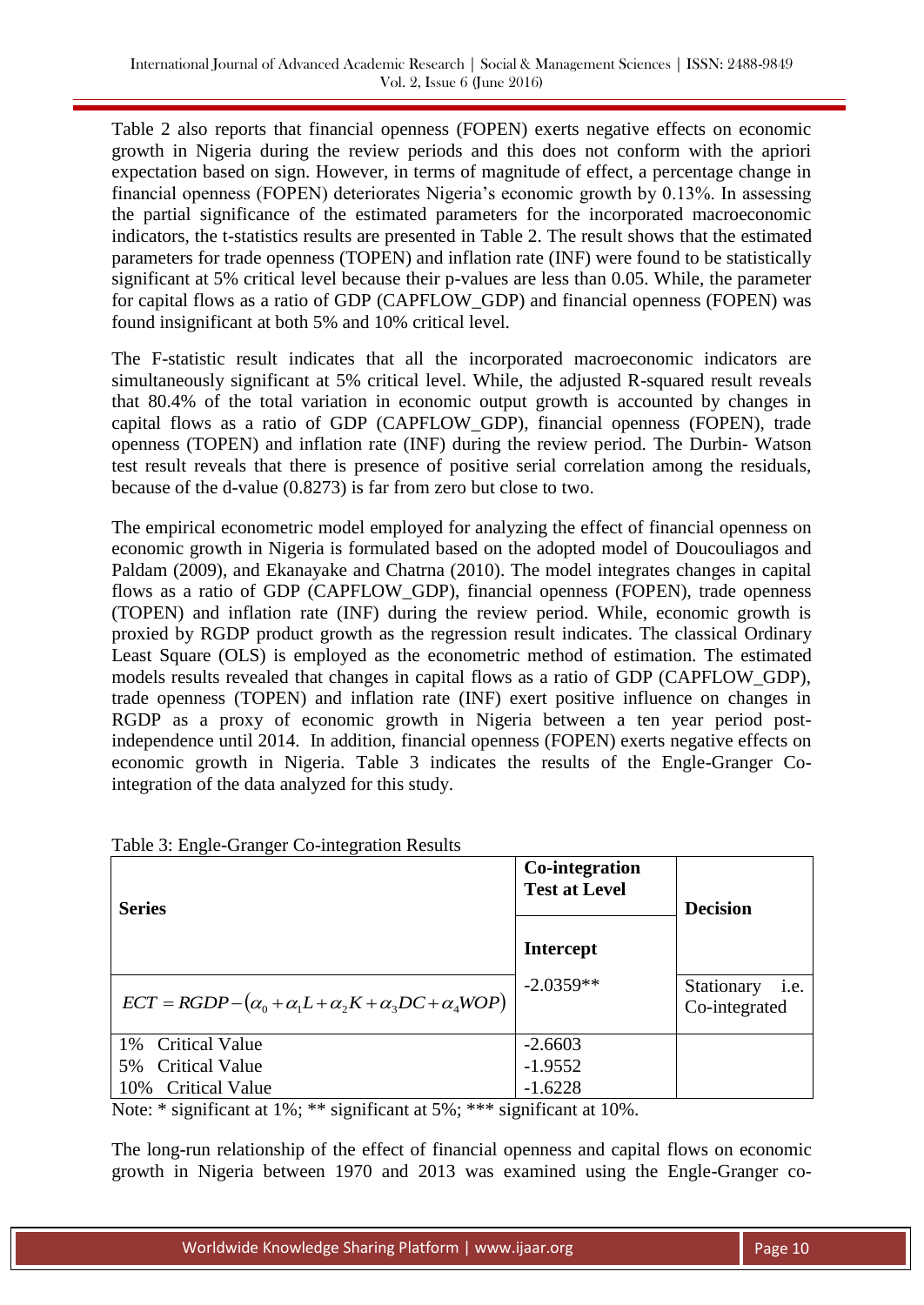integration test technique and the test results are shown in Table 3. The co-integration result presented in Table 3 indicates that the estimated residual (ECT) from the main empirical model (2) was found to be stationary at level -2.6603. This indicates that the null hypothesis "no co-integration" was rejected at 1% significance level. This implies that there exist longrun relationship among economic growth, changes in capital flows as a ratio of GDP (CAPFLOW\_GDP), financial openness (FOPEN), trade openness (TOPEN) and inflation rate (INF) between 1970 and 2013.

### **5.0 Conclusion and Recommendations**

This study examines the implications of financial openness on economic growth, amidst macroeconomic fluctuations in Nigeria between 1960 and 2014. This ranges from the period of Pre-Structural Adjustment Programme (SAP), Structural Adjustment Programme (SAP) and Post-Structural Adjustment Programme (SAP) eras. The study also incorporates the significant effect of the 1980s oil boom on industrial productivity growth. The results revealed that trade openness (TOPEN) and inflation rate (INF) is significant factors jointly influencing the growth rate of Nigeria's economic growth. This study recommends that the monetary authority should effectively regulate and monitor the liquidity level in the financial sector via money in circulation and credit disbursed to the private sector in order to foster real sustainable growth. Also that the monetary policy rate should be relatively stable and strictly monitored considering its deteriorating effect on output level and facilitate the disbursement of investment funds created on the basis of the financial depth and liquidity in the economy. In addition, non-inflationary driven monetary expansion policy should be adopted in order to enhance the level of financial depth in the economy. This tends to increase output level via investment expansion and availability of investible funds for both private and public sectors. The concerned monetary authority should ensure long-term price stability in the economy to foster high level of financial liquidity integration in the system to promote output.

### **6.0 References**

Adu, G., Marbuah, G. and Mensah, J. T. (2013). Financial Development And Economic Growth In Ghana: Does The Measure Of Financial Development Matter? Review of Development Finance, 3, 192-203.

- Adam, M. A. (2011), "Financial Openness Induced Growth and Poverty Reduction", The International Journal of Applied Economics and Finance, 5(1), 75-86.
- Asiedu, E. (2002). "On the Determinants of Foreign Direct Investment to Developing Countries: Is Africa Different?" World Development, (Vol. 30, No 1). pp. 107-119.
- Asiedu, E. (2003). "Foreign Direct Investment to Africa: The Role of Government Policy, Governance and Political Instability," Retrieved on October 20, 2004 from <www.wider.unu.edu/conference/conference-2003-3/conference-2003-3 papers/Asiedu-0708.pd>.
- Ayanwale, A. B. and Bamire, A. S. (2007). The Influence of FDI on Firm Level Productivity of Nigeria's Agro/Agro-Allied Sector. Final Report Presented to the African Economic Research Consortium, Nairobi.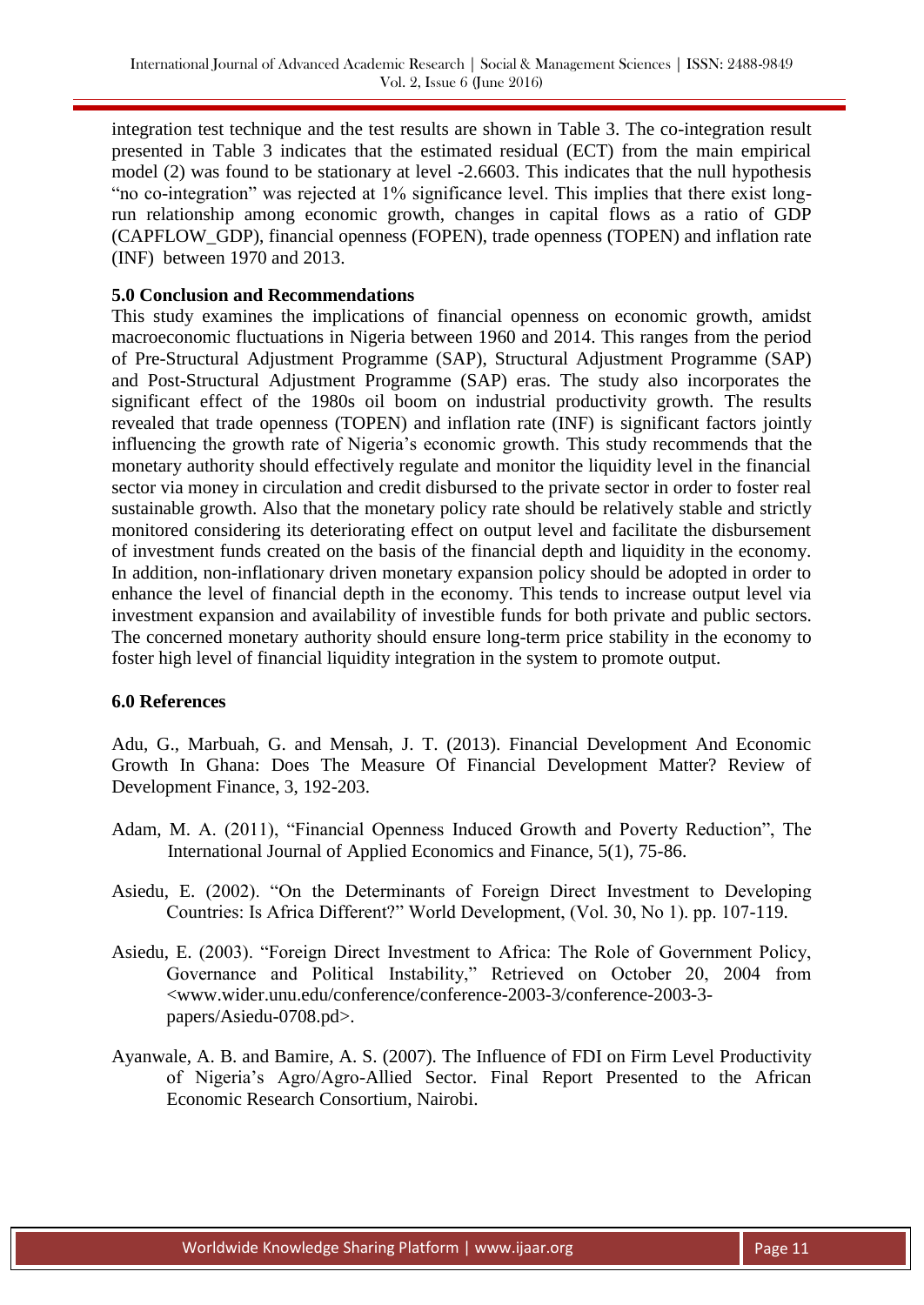Ajagbe, A. M. and Ismail, K. (2015). Technology Entrepreneurship: Financing Technology Entrepreneurs. Published by Lambert Academic Publishing, Germany. ISBN: 978-3-659- 77912-1, Editor: Andrei Gisca.

- Ayanwale, A. B. (2007): FDI and Economic Growth: Evidence from Nigeria. African Economic Research Consortium (AERC) Research Paper 165, April.
- Bennett, H. (2005): the Determinants of FDI in Sub-Saharan Africa. An Honors Thesis Submitted in Partial Fulfilment of the Requirements for the Degree of Bachelor of Science, Undergraduate College, Leonard N. Stern School of Business. NY University. May.
- Biwott, P. K, Moyi, E. D and Khainga, D. (2013) "Trade Liberalization and Economic Growth: the Role of Regulatory Policies". Journal of World Economic Research, 2(3), 45-57.
- Doucouliagos, H. and Paldam, M. (2009), "Conditional aid effectiveness: a meta-analysis," Journal of International Development, vol.21, no.7, p.1582-1601.

Dabor, A. O., D. T. Isiavwe, M. A. Ajagbe, and Oke, A. O. (2015). Impact of Corporate Governance on Firm Performance in Nigeria. International Journal of Economics, Commerce and Management. United Kingdom Vol. III, Issue 6, 634-653.

Economy Watch (2010). [http://www.economywatch.com/foreign-direct](http://www.economywatch.com/foreign-direct-investment/definition.html)[investment/definition.html](http://www.economywatch.com/foreign-direct-investment/definition.html)

ECONTERMS (2010). [http://economics.about.com/cs/economicsglossary /g/fdi. htm](http://economics.about.com/cs/economicsglossary%20/g/fdi.%20htm)

- Ekanayake, E. M and D. Chatrna (2010). The Effect of Foreign Aid on Economic growth in Developing Countries. OECD Economic Working Paper series. WP/0C09003.
- Feeny, S. and McGillivray, M. (2008), "Aid allocation to fragile states: absorptive capacity constraints," Journal of International Development, vol.20, no.7, pp.1031-1050.
- Georgios, K. (2003). "Trade Openness and Economic Growth, can we Estimate the Precise Effects?" Applied Econometrics and International Development. AEEADE Vol. 3.
- Going Global (2010). Foreign Inflows. http://www.goingglobal.com/
- Graham, J. P. and Barry, S. (2009). Understanding Foreign Direct Investment (FDI). http://www.going- lobal.com/articles/understanding\_ foreign\_direct\_investment.htm

Hsu, P., Tian, X. and Xu, Y. (2013). Financial Development and Innovation: Cross-Country Evidence. Journal of Financial Economics, 112, 116-135.

- Heimann, H. (2003). "On the Casual Links between FDI and Growth in Developing Countries," University of Copenhagen. Institute of Economics, Discussion Papers: 04- 30 2003 from [http://www.econ.dk/wpa/pink /2003/0430.pdf.](http://www.econ.dk/wpa/pink/2003/0430.pdf)
- Kornecki, J. (2008). Economic Liberalization and Constraints to Development in Sub-Saharan Africa. DESA working paper No. 67, September, 2008.